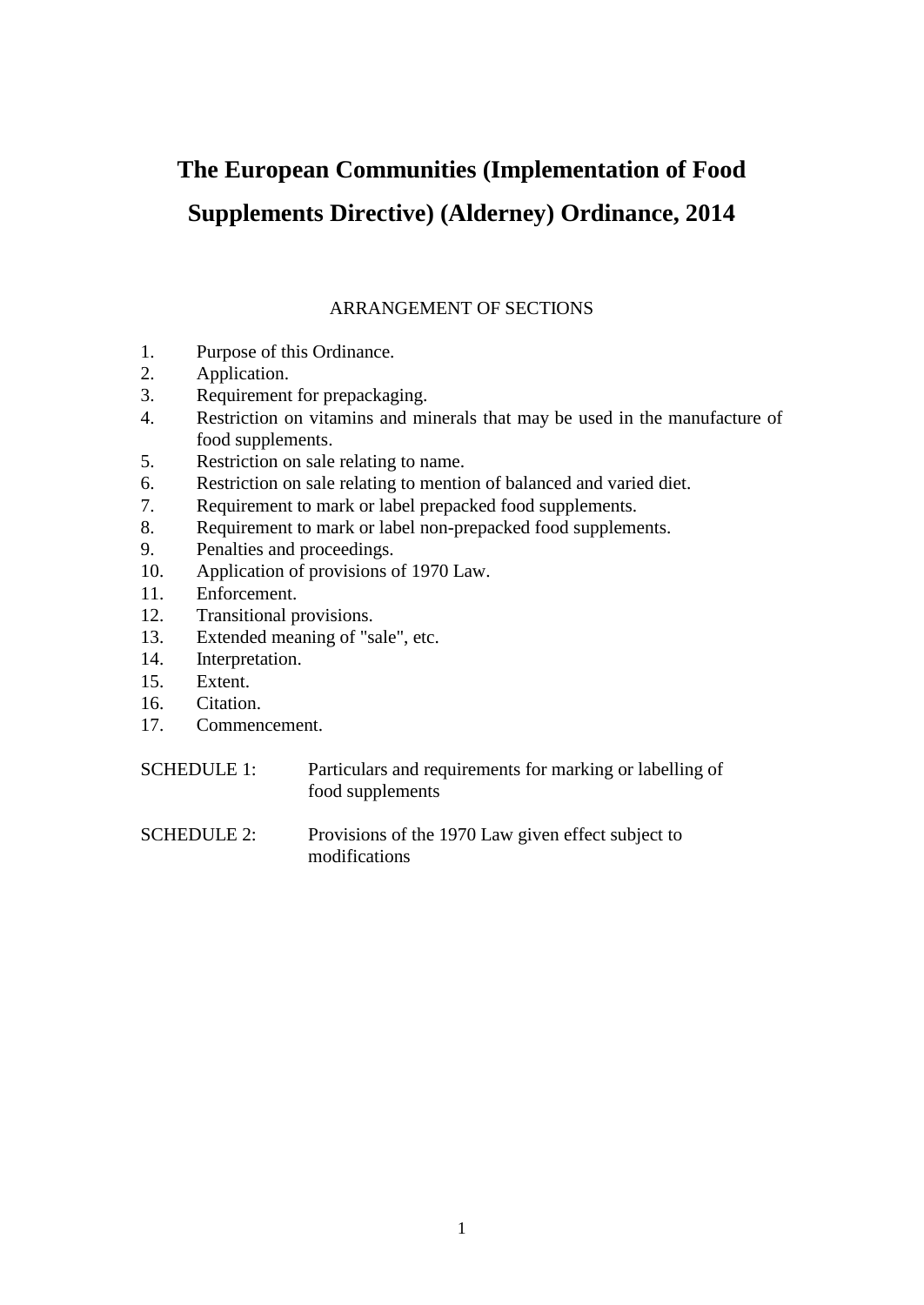# **The European Communities (Implementation of Food Supplements Directive) (Alderney) Ordinance, 2014**

**THE STATES OF ALDERNEY**, in pursuance of their Resolution of the *linsert date]*, and in exercise of the powers conferred on them by sections 1 and 4 of the European Communities (Implementation) (Bailiwick of Guernsey) Law, 1994**<sup>a</sup>** , hereby order:-

## **Purpose of this Ordinance.**

**1**. The purpose of this Ordinance is to implement in respect of the Island certain provisions in the Food Supplements Directive.

## **Application.**

**a**

**2**. (1) Subject to subsections (2) and (3), this Ordinance applies to food supplements sold as foodstuffs and presented as such.

- (2) Nothing in this Ordinance applies to
	- (a) the sale of a medicinal product, or
	- (b) the sale of a food supplement, to the extent that  $-$ 
		- (i) the food supplement is sold only to a person located outside the EU market, and
		- (ii) the final destination of the food supplement is a place outside the EU market.
- Ordres en Conseil Vol. XXXV(1), p. 65.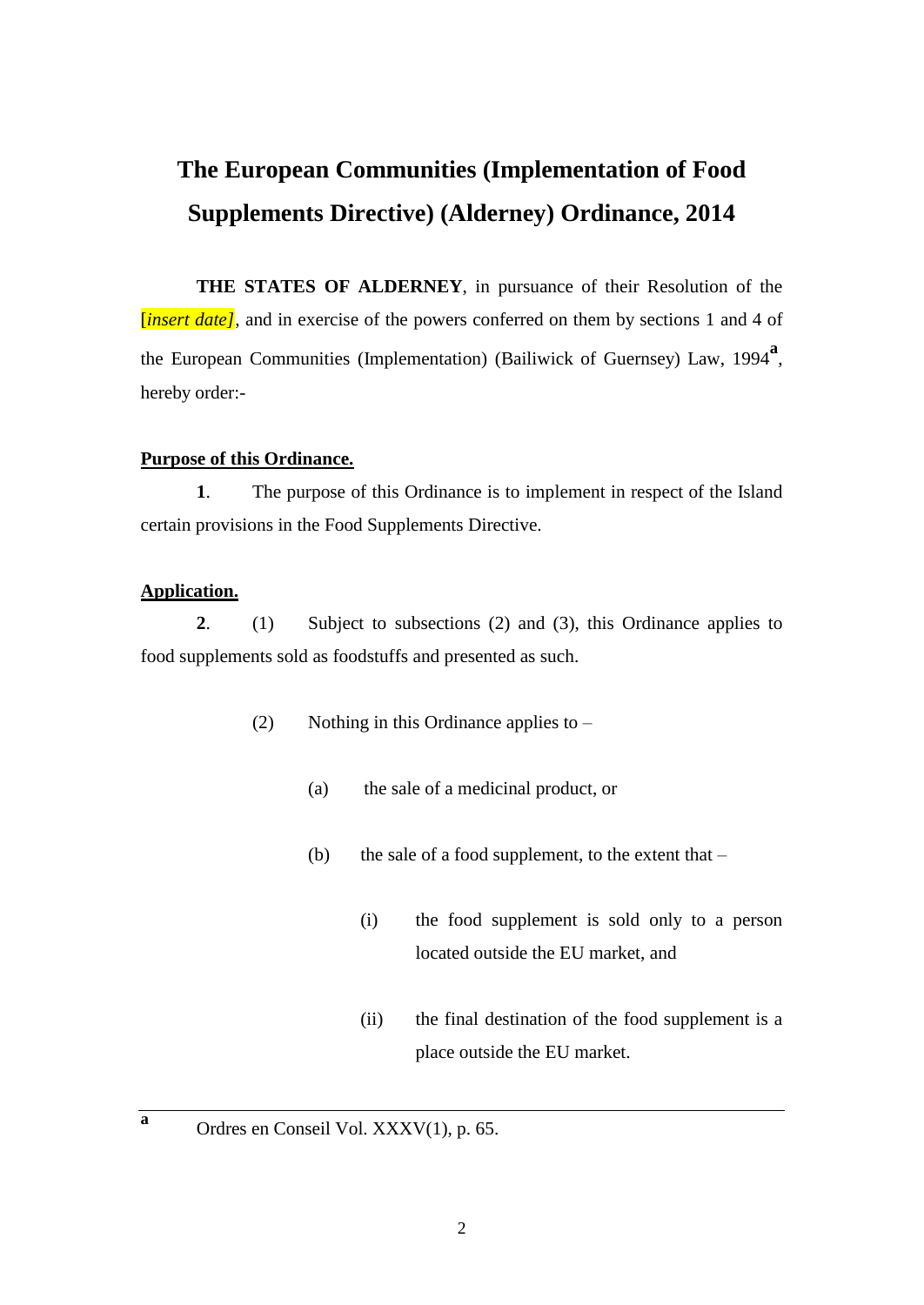(3) In subsection  $(2)$  –

# "**EU market**" –

- (a) means the Member States of the European Union, and
- (b) for the avoidance of doubt, includes the Bailiwick of Guernsey, the Bailiwick of Jersey and the Isle of Man, and

"**medicinal product**" has the meaning given by section 133(1) of the Medicines (Human and Veterinary) (Bailiwick of Guernsey) Law, 2008**<sup>b</sup>** .

# **Requirement for prepackaging.**

**3.** A person who sells any food supplement to the ultimate consumer is guilty of an offence unless the food supplement is prepacked.

# **Restriction on vitamins and minerals that may be used in the manufacture of food supplements.**

**4**. (1) A person who sells any food supplement in the manufacture of which a vitamin or mineral has been used is guilty of an offence unless that vitamin or mineral –

(a) is listed in Annex I to the Food Supplements Directive,

**b** Order in Council No. V of 2009; as amended by Recueil d'Ordonnances Tome XXXIII, p. 540.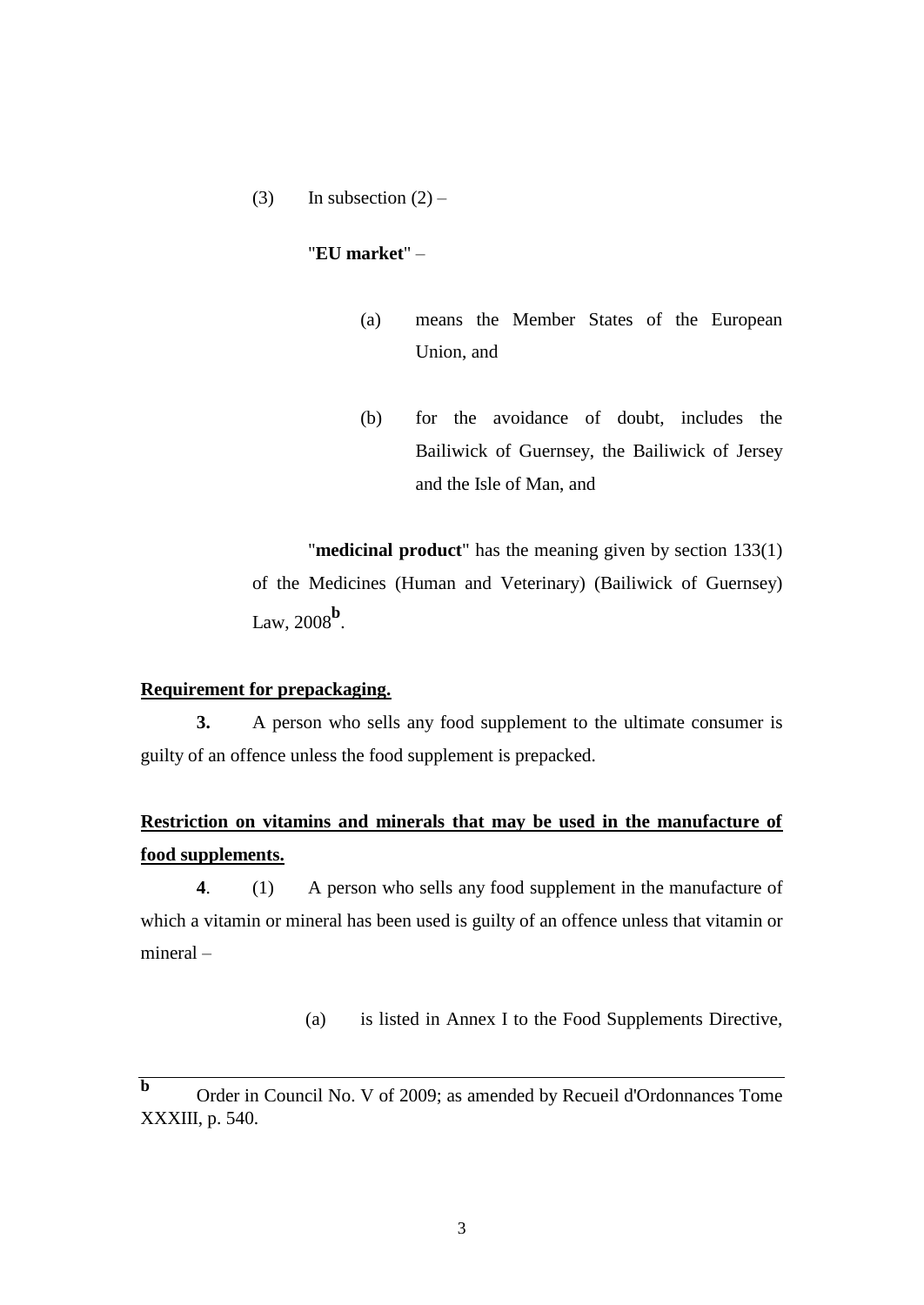and

- (b) is in a form which  $-$ 
	- (i) is listed in Annex II to the Food Supplements Directive, and
	- (ii) meets the relevant purity criteria.

(2) The relevant purity criteria for the purposes of subsection  $(1)(b)(ii)$  are  $-$ 

- (a) the purity criteria, if any, specified by a Community provision for the use of the substance in question in the manufacture of food for purposes other than those covered by the Food Supplements Directive, or
- (b) in the absence of such purity criteria, generally acceptable purity criteria for the substance in question recommended by international bodies.

## **Restriction on sale relating to name.**

**5.** A person who sells a food supplement which is ready for delivery to the ultimate consumer or to a catering establishment is guilty of an offence unless the name under which the food supplement is sold is "food supplement".

#### **Restriction on sale relating to mention of balanced and varied diet.**

**6.** A person who sells any food supplement which is ready for delivery to the ultimate consumer or to a catering establishment is guilty of an offence if the labelling, presentation or advertising of that food supplement includes any mention,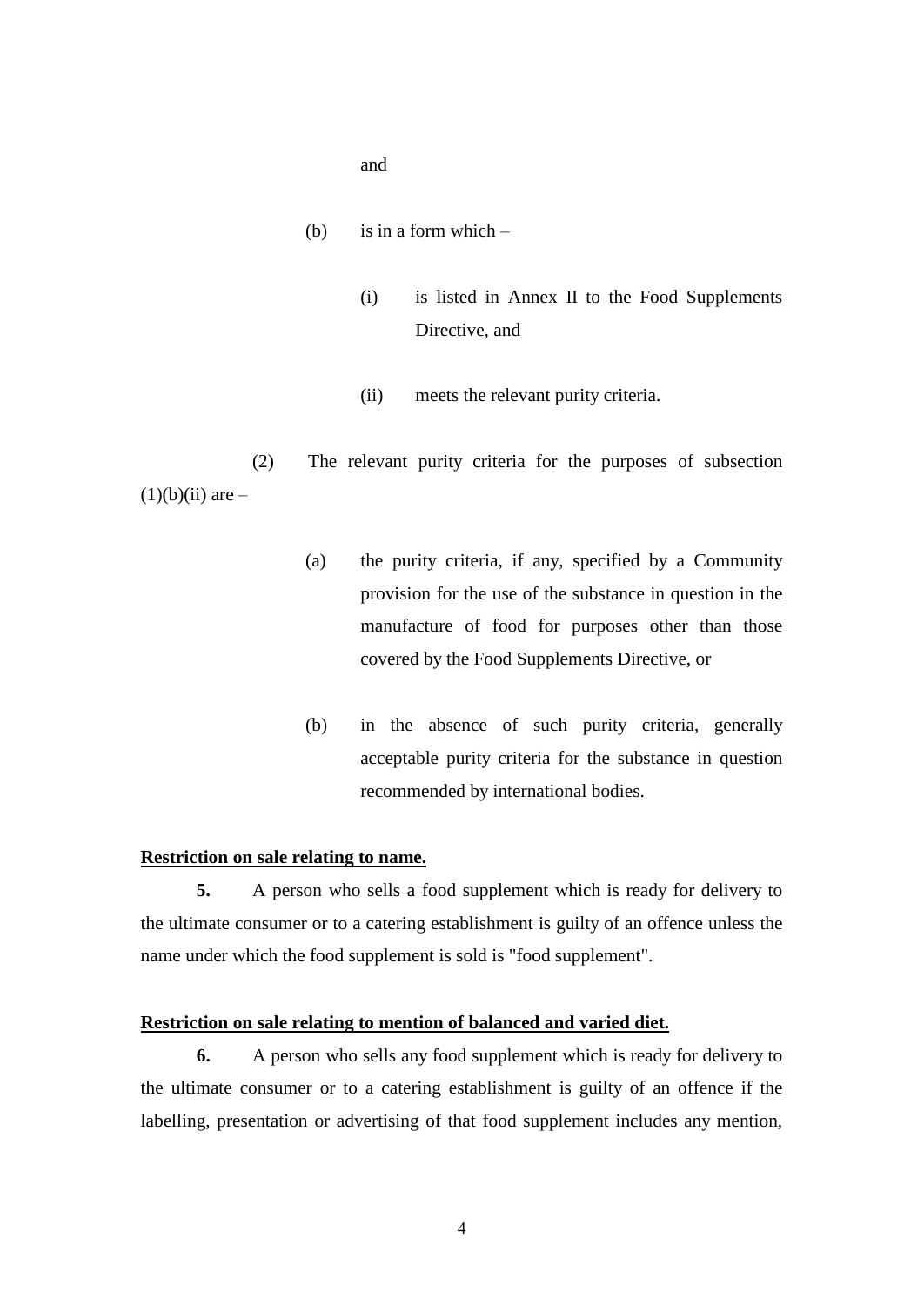express or implied, that a balanced and varied diet cannot provide appropriate quantities of nutrients in general.

### **Requirement to mark or label prepacked food supplements.**

**7.** (1) Subject to subsection (3), a person is guilty of an offence who sells any food supplement which –

- (a) is ready for delivery to the ultimate consumer, or
- (b) is ready for delivery to a catering establishment and is prepacked,

unless the particulars specified in Schedule 1 appear in accordance with the requirements of that schedule –

- (i) on the packaging,
- (ii) on a label attached to the packaging, or
- (iii) on a label which is clearly visible through the packaging.
- (2) Subsection (3) applies where
	- (a) the sale is otherwise than to the ultimate consumer,
	- (b) it can be guaranteed that commercial documents relating to the food supplement –
		- (i) accompany the food supplement to which they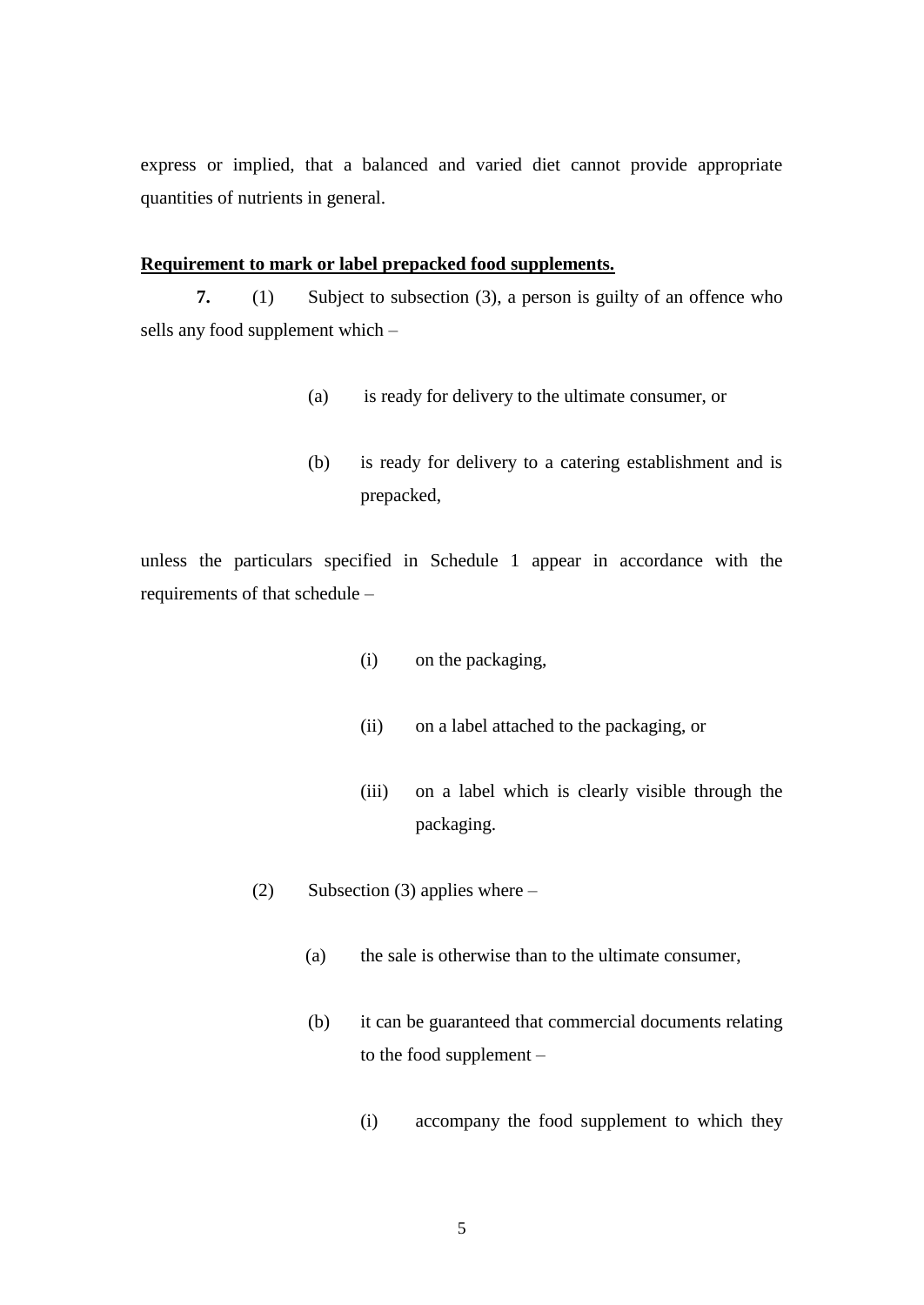relate, or

- (ii) were sent before, or at the same time as, delivery of the food supplement, and
- (c) the particulars required by article 3 of the 1995 Order in relation to food are marked or labelled on the outermost packaging in which that food supplement is sold.

(3) Where this subsection applies, the particulars specified in Schedule 1 may alternatively appear, in accordance with the requirements of that schedule, only on the commercial documents referred to in subsection (2)(b).

# **Requirement to mark or label non-prepacked food supplements.**

**8.** (1) Subject to subsection (2), a person is guilty of an offence who sells any food supplement which is ready for delivery to a catering establishment and is not prepacked, unless the particulars specified in Schedule 1 appear in accordance with the requirements of that schedule –

- (a) on a label attached to the food supplement, or
- (b) on a ticket or notice which is readily discernible by the intending purchaser at the place where he chooses the food supplement.

(2) Where it can be guaranteed that commercial documents relating to the food supplement –

(a) accompany the food supplement to which they relate, or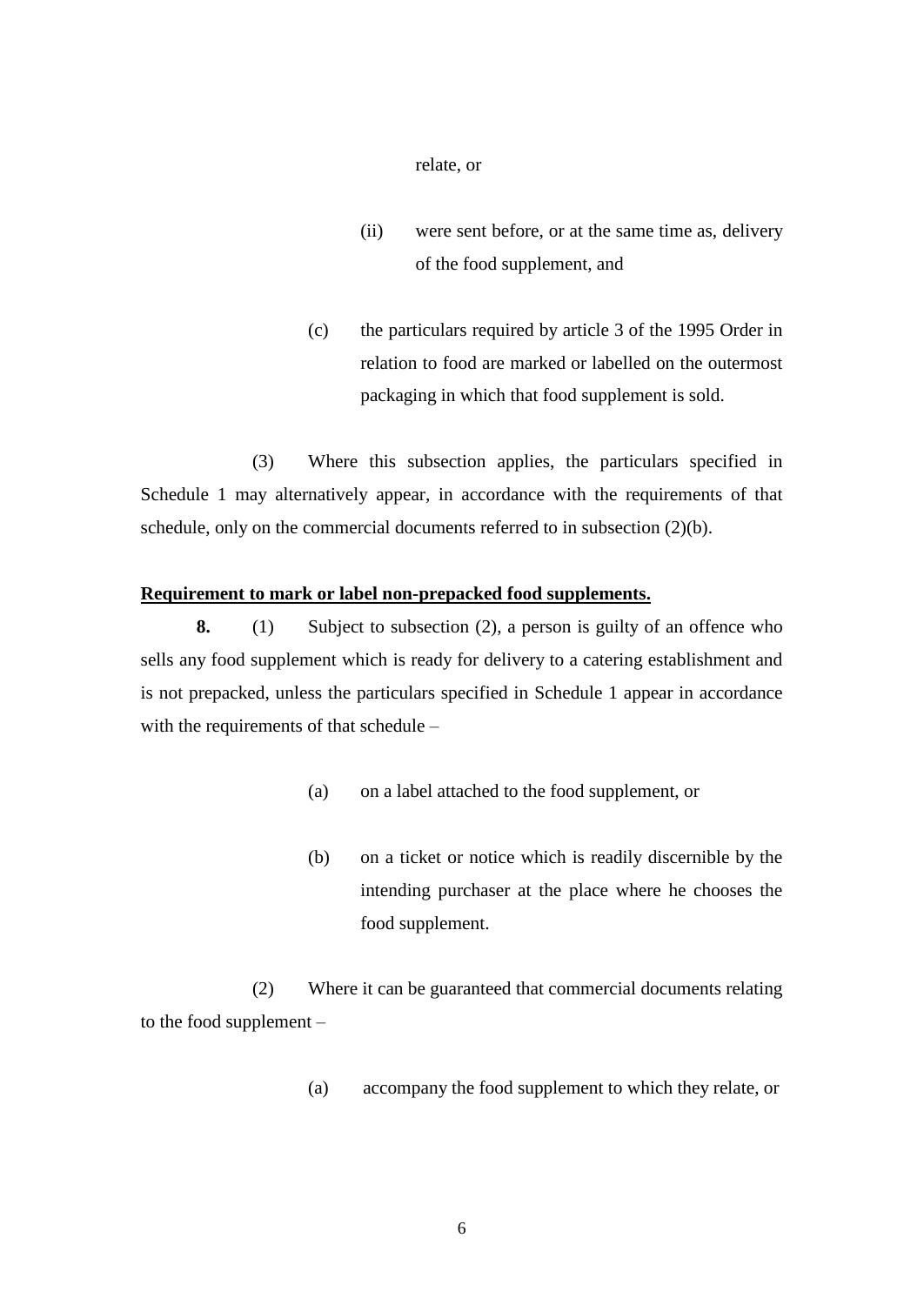(b) were sent before, or at the same time as, delivery of the food supplement,

the particulars specified in Schedule 1 may alternatively appear, in accordance with the requirements of that schedule, only on those commercial documents.

### **Penalties and proceedings.**

**9.** (1) A person guilty of an offence under this Ordinance is liable on summary conviction or conviction on indictment to a fine not exceeding level 4 on the uniform scale.

(2) Where a body corporate is guilty of an offence under this Ordinance, and the offence is proved to have been committed with the consent or connivance of, or to be attributable to any neglect on the part of, any director, manager, secretary or other similar officer of the body corporate, or any person purporting to act in any such capacity, he as well as the body corporate is guilty of the offence and may be proceeded against and punished accordingly.

(3) Where the affairs of a body corporate are managed by its members, subsection (2) applies in relation to the acts and defaults of a member in connection with his functions of management as if he were a director of the body corporate.

# **Application of provisions of 1970 Law.**

**10**. (1) The provisions of the 1970 Law specified in Schedule 2, as applied in the Island (subject to modifications), have effect for the purposes of this Ordinance subject to the further modifications set out in that schedule.

(2) In construing an expression used in any provision of the 1970 Law applied by subsection (1), if there is a conflict between a construction favoured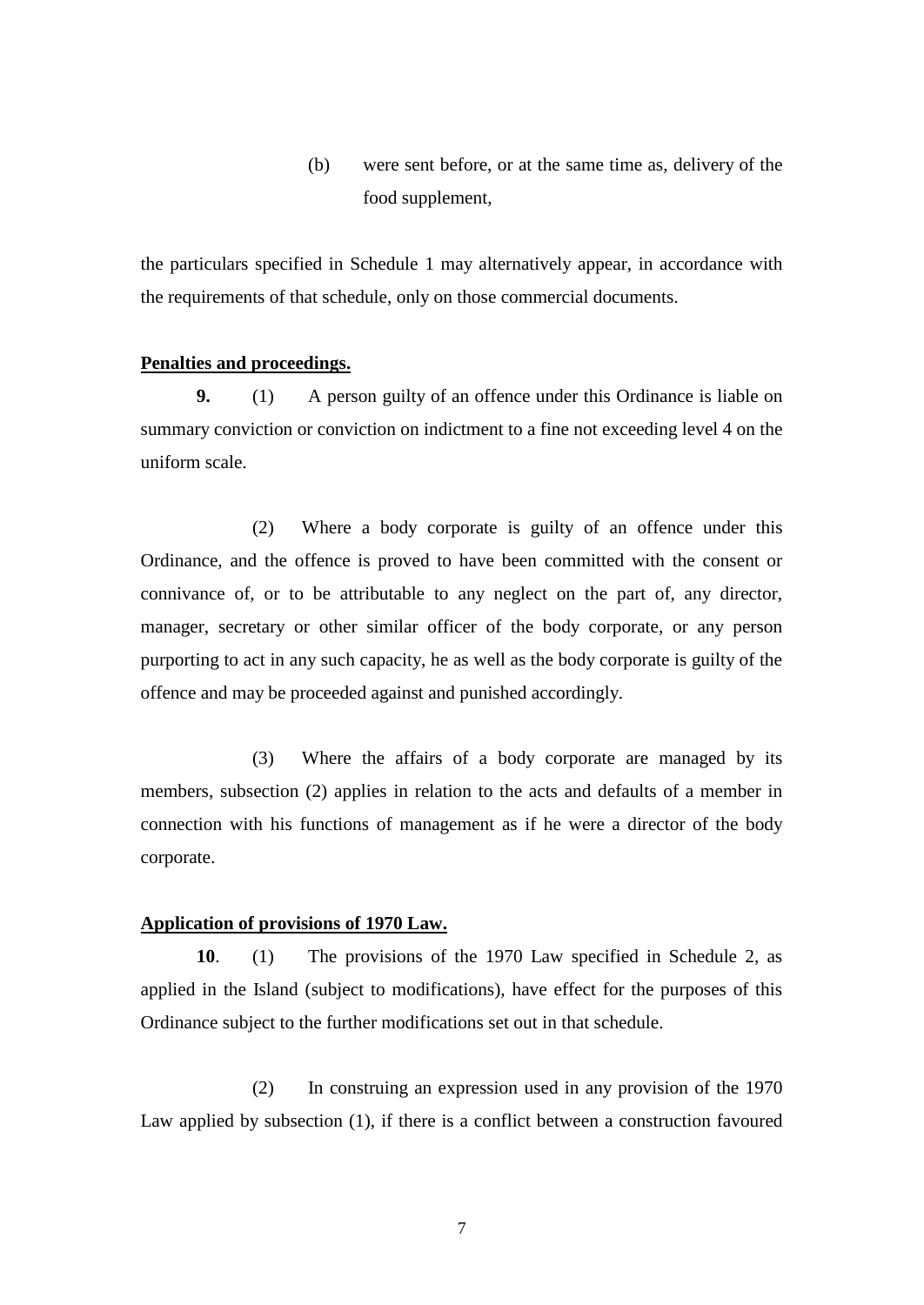by section 54 of that Law and a construction favoured by section 13 or 14 of this Ordinance, the latter construction is to prevail.

# **Enforcement.**

**11.** The Department is responsible for administering and enforcing this Ordinance.

### **Transitional provisions.**

**12.** Before the second anniversary of the commencement date, nothing in this Ordinance applies to the sale of a food supplement to the extent that –

- (a) the food supplement is sold only to a person located within the Bailiwick of Guernsey or Bailiwick of Jersey, and
- (b) the final destination of the food supplement is a place within the Bailiwick of Guernsey or Bailiwick of Jersey.

# **Extended meaning of "sale", etc.**

- **13**. (1) In this Ordinance, "**sell**" includes
	- (a) possess for sale, and
	- (b) offer, expose, or advertise for sale.
	- (2) For the purposes of this Ordinance
		- (a) the supply of a food supplement, otherwise than on sale, in the course of a business, and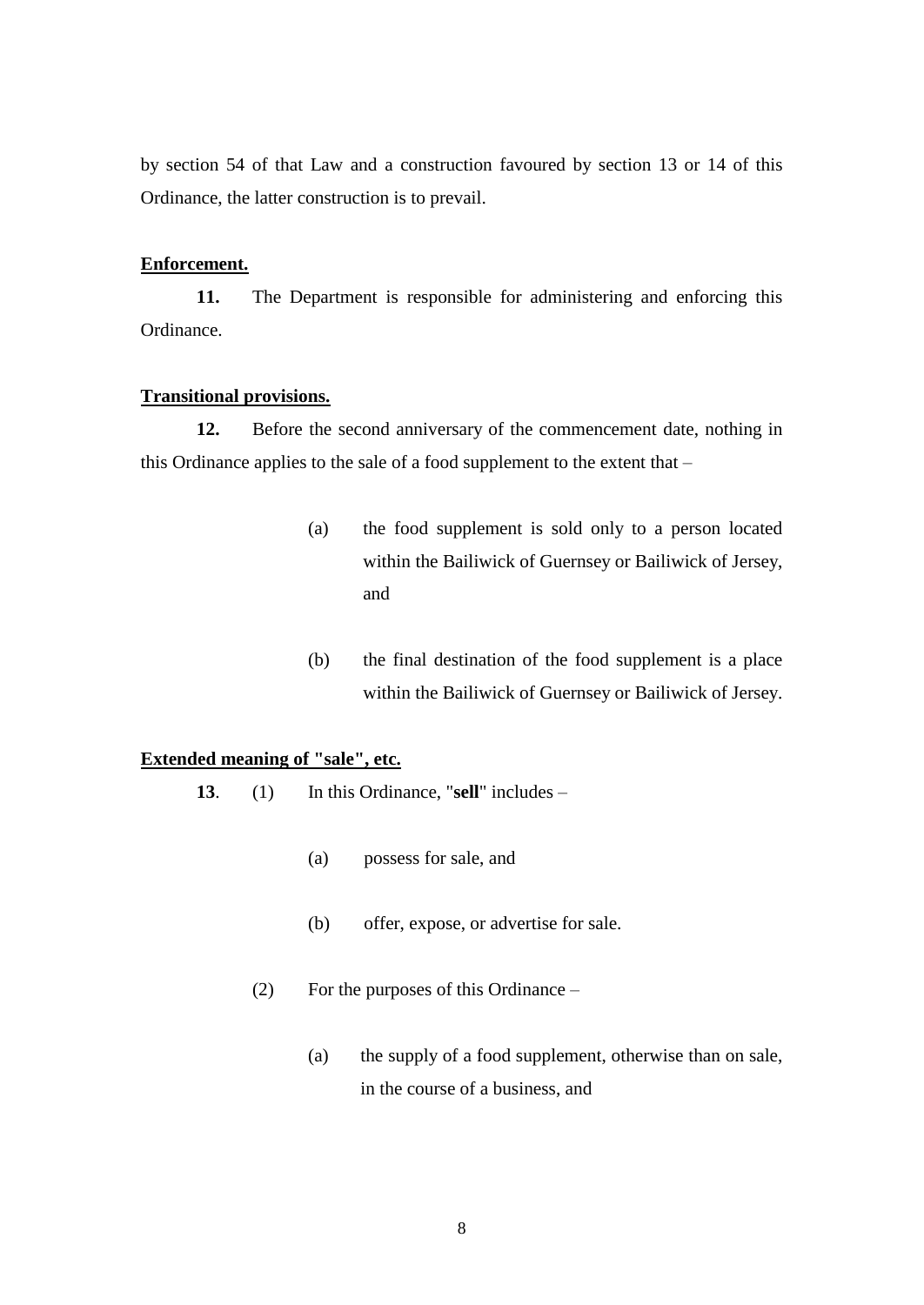(b) any other thing which is done with respect to a food supplement and is specified in an order made by the Department,

is deemed to be a sale of the food supplement, and references to purchasers and purchasing are to be construed accordingly.

- (3) This Ordinance applies
	- (a) in relation to any food supplement which is offered as a prize or reward or given away in connection with any entertainment to which the public are admitted, whether on payment of money or not, as if the food supplement were, or had been, exposed for sale by each person concerned in the organisation of the entertainment,
	- (b) in relation to any food supplement which, for the purpose of advertisement or in furtherance of any trade or business, is offered as a prize or reward or given away, as if the food supplement were, or had been, exposed for sale by the person offering or giving away the food supplement, and
	- (c) in relation to any food supplement which is exposed or deposited in any premises for the purpose of being so offered or given away as mentioned in paragraph (a) or (b), as if the food supplement were, or had been, exposed for sale by the occupier of the premises,

and in this subsection "**entertainment**" includes any social gathering, amusement,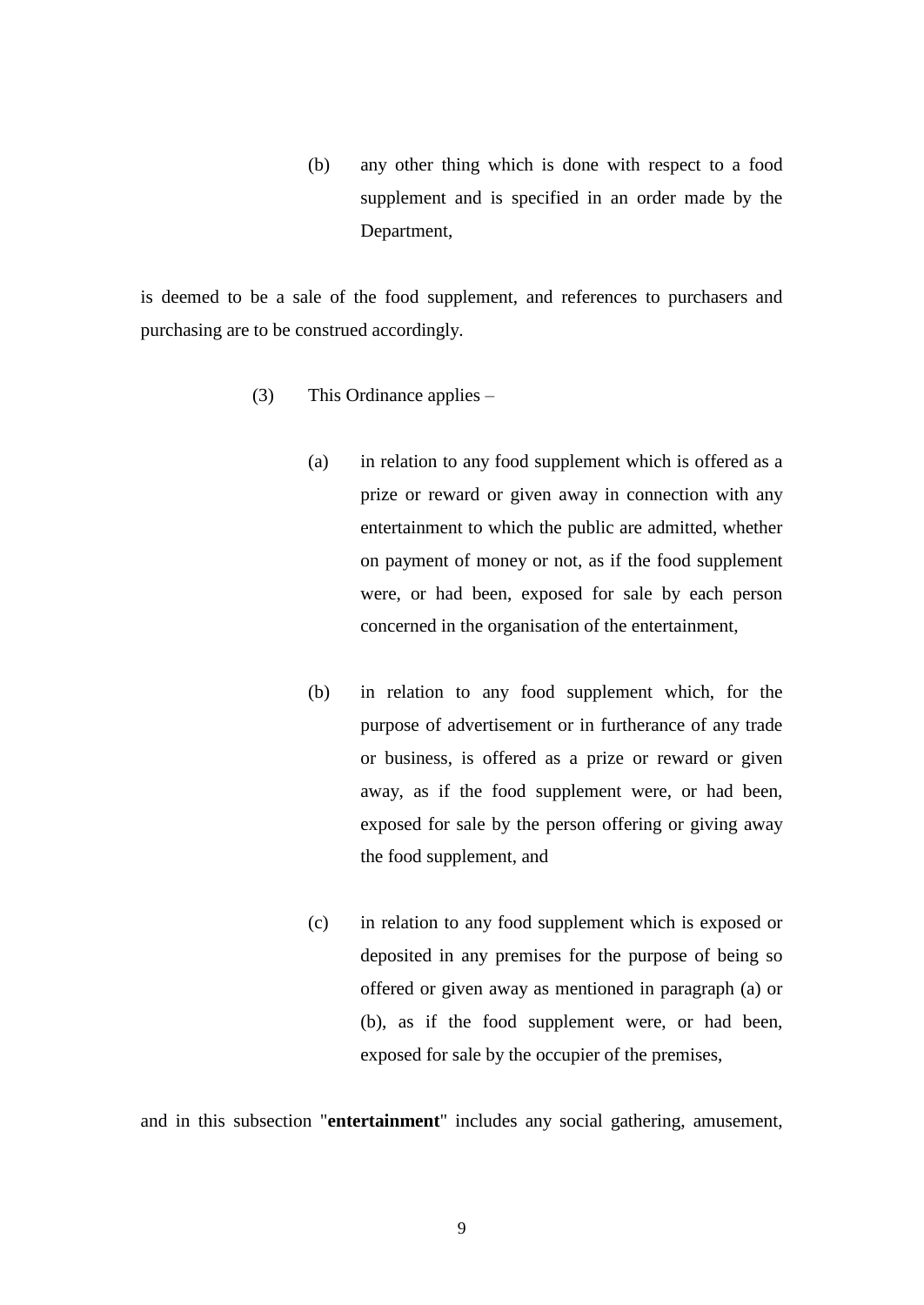exhibition, performance, game, sport or trial of skill.

### **Interpretation.**

**14**. (1) In this Ordinance, unless the context requires otherwise –

"**the 1970 Law**" means the Food and Drugs (Guernsey) Law, 1970**<sup>c</sup>** ,

"**the 1995 Order**" means the Food and Drugs (Labelling of Food) Order, 1995**<sup>d</sup>** ,

"**advertisement**" includes any notice, circular, label, wrapper, invoice or other document, and any public announcement made orally or by any means of producing or transmitting light or sound, and "**advertise**" is to be construed accordingly,

"**catering establishment**" means a restaurant, canteen, club, public house, school, hospital or other establishment (including a vehicle or a fixed or mobile stall) where, in the course of a business, food is prepared for delivery to the ultimate consumer and is ready for consumption without further preparation,

**c** Ordres en Conseil Vol. XXII, p. 412; as amended by Ordres en Conseil Vol. XXIV, p. 273; Ordres en Conseil Vol. XXV, p. 378; Ordres en Conseil Vol. XXIX, p. 329; Ordres en Conseil Vol. XXXI, p. 278; Ordres en Conseil Vol. XXXVI, p. 235; Ordres en Conseil Vol. XXXVI, p. 648; Recueil d'Ordonnances Tome XXIX, p. 406; the European Communities (Implementation of Council Regulation on Nutrition and Health Claims) (Guernsey) Ordinance, 2014 and the European Communities (Implementation of Food Supplements Directive) (Guernsey) Ordinance, 2014. This Law is applied to the Island of Alderney by Recueil d'Ordonnances Tome XVII, p. 75 and Tome XX, p. 368. See also Recueil d'Ordonnances Tome XXVII, pp. 2 and 377 and the Alderney (Application of Legislation) (Food and Drugs) Ordinance, 2014; G.S.I. No. 9 of 1996. **d**

G.S.I. No. 2 of 1995.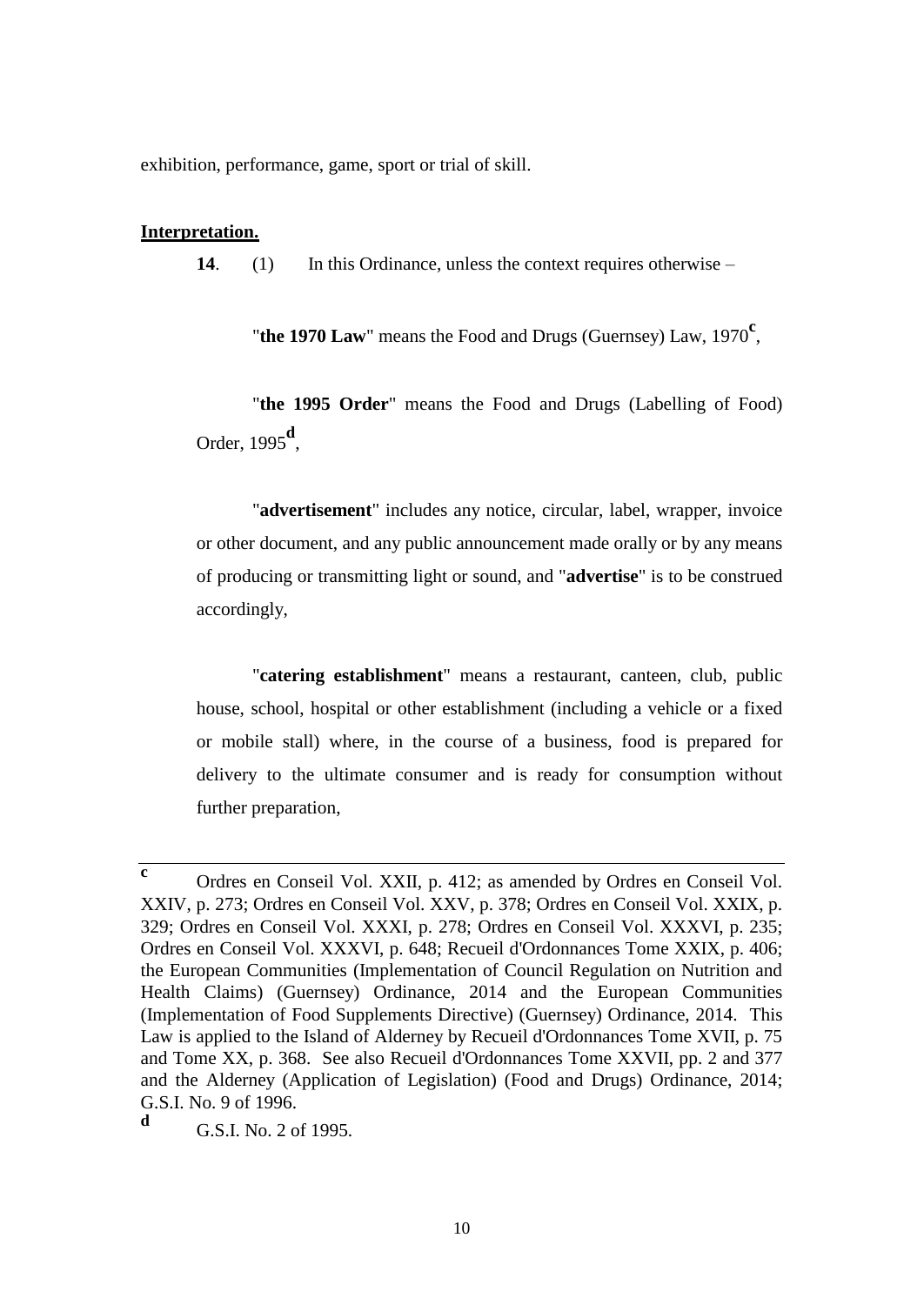"**commencement date**" means the date specified in section 17 for this Ordinance to come into force,

"**Community provision**" has the meaning given by section 3(1) of the European Communities (Implementation) (Bailiwick of Guernsey) Law, 1994,

"**Department**" means the States of Guernsey Health and Social Services Department,

"**Directive 90/496**" means Council Directive 90/496/EEC on nutrition labelling for foodstuffs as amended by Commission Directive 2008/100/EC amending Council Directive 90/496/EEC on nutrition labelling for foodstuffs as regards recommended daily allowances, energy conversion factors and definitions**<sup>e</sup>** ,

"**dose form**" means a form such as capsules, pastilles, tablets, pills and other similar forms, sachets of powder, ampoules of liquids, drop dispensing bottles, and other similar forms of liquids or powders designed to be taken in measured small unit quantities,

"**enactment**" means any Law, Ordinance or subordinate legislation,

"**food supplement**" means a foodstuff –

- (a) the purpose of which is to supplement the normal diet,
- (b) which is a concentrated source of nutrients or other

**e**

OJ L 276, 6.10.90, p. 40.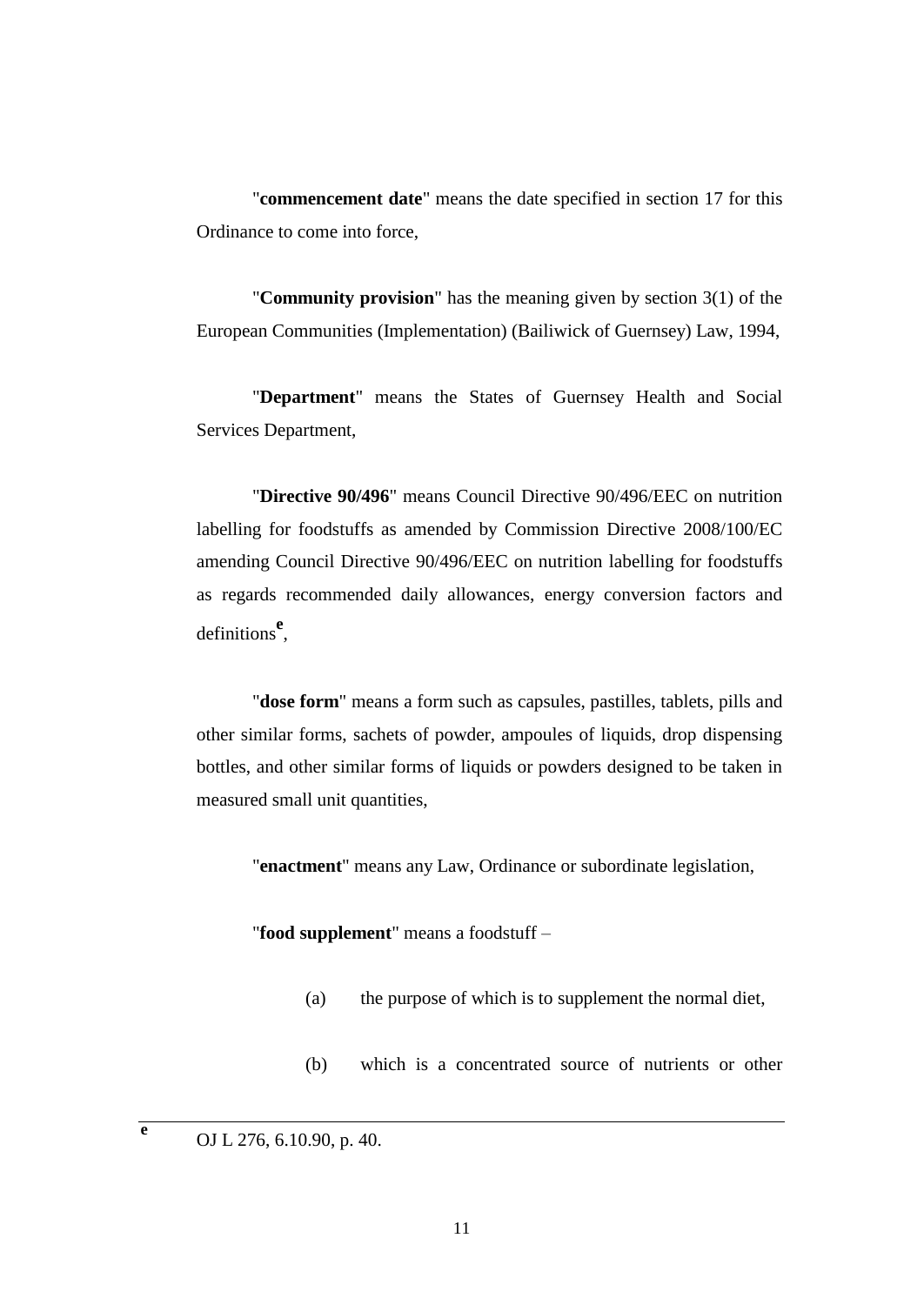substances with a nutritional or physiological effect, alone or in combination, and

(c) which is sold in dose form,

"**Food Supplements Directive**" means Directive 2002/46/EC of the European Parliament and of the Council of 10th June 2002 on the approximation of the laws of the Member States relating to food supplements<sup>f</sup>,

"**Island**" means the Island of Alderney, including the territorial waters adjacent to it,

"**person**" includes any body or authority,

"**preparation**" includes manufacture and any form of processing or treatment, and "**prepared**" is to be construed accordingly,

"**Regulation (EU) No 1169/2011**" means Regulation (EU) No 1169/2011 of the European Parliament and of the Council of 25 October 2011 on the provision of food information to consumers, amending Regulations (EC) No 1924/2006 and (EC) No 1925/2006 of the European Parliament and of the Council, and repealing Commission Directive 87/250/EEC, Council Directive 90/496/EEC, Commission Directive 1999/10/EC, Directive 2000/13/EC of the European Parliament and of the Council, Commission Directives 2002/67/EC and 2008/5/EC and Commission Regulation (EC) No 608/2004**<sup>g</sup>** ,

**f** OJ L 183, 12.7.2002, p. 51.

**g** OJ L 304, 22.11.2011, p. 18.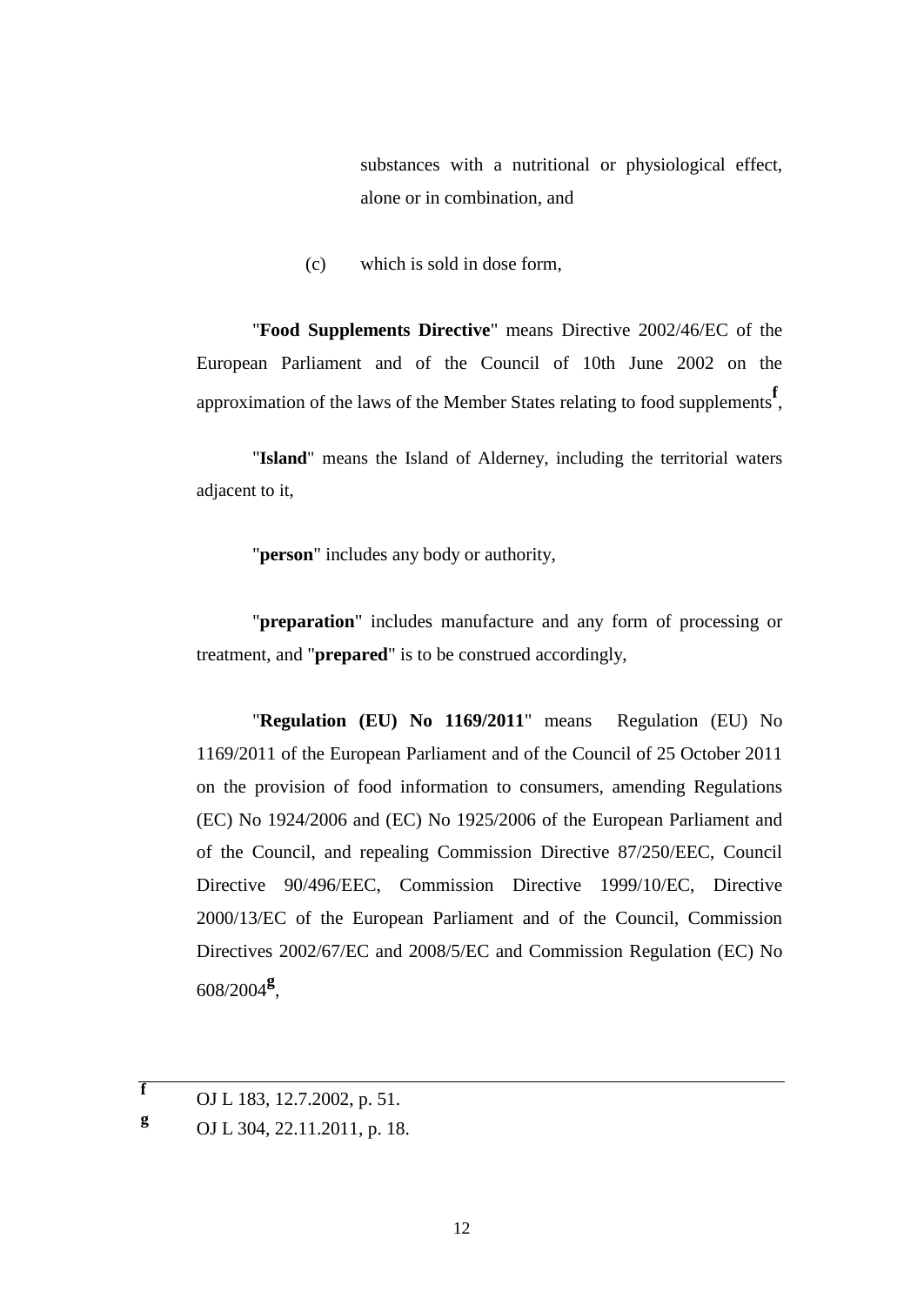"**sell**" has the meaning given by section 13, and "**sale**" and "**sold**" are to be construed accordingly,

"**subordinate legislation**" means any regulation, rule, order, rule of court, resolution, scheme, byelaw or other instrument made under any enactment and having legislative effect,

"**ultimate consumer**" means any person who purchases otherwise than –

- (a) for the purpose of resale,
- (b) for the purposes of a catering establishment, or
- (c) for the purposes of a manufacturing business, and

"**uniform scale**" means the uniform scale of fines for the time being in force under the Uniform Scale of Fines (Alderney) Law, <sup>1989</sup>**<sup>h</sup>** .

(2) A food supplement is to be regarded as prepacked for the purposes of this Ordinance if –

- (a) it is ready for sale to the ultimate consumer or to a catering establishment, and
- (b) it is put into packaging before being offered for sale in such a way that the food supplement cannot be altered
- **h** Ordres en Conseil Vol. XXXI, p. 306.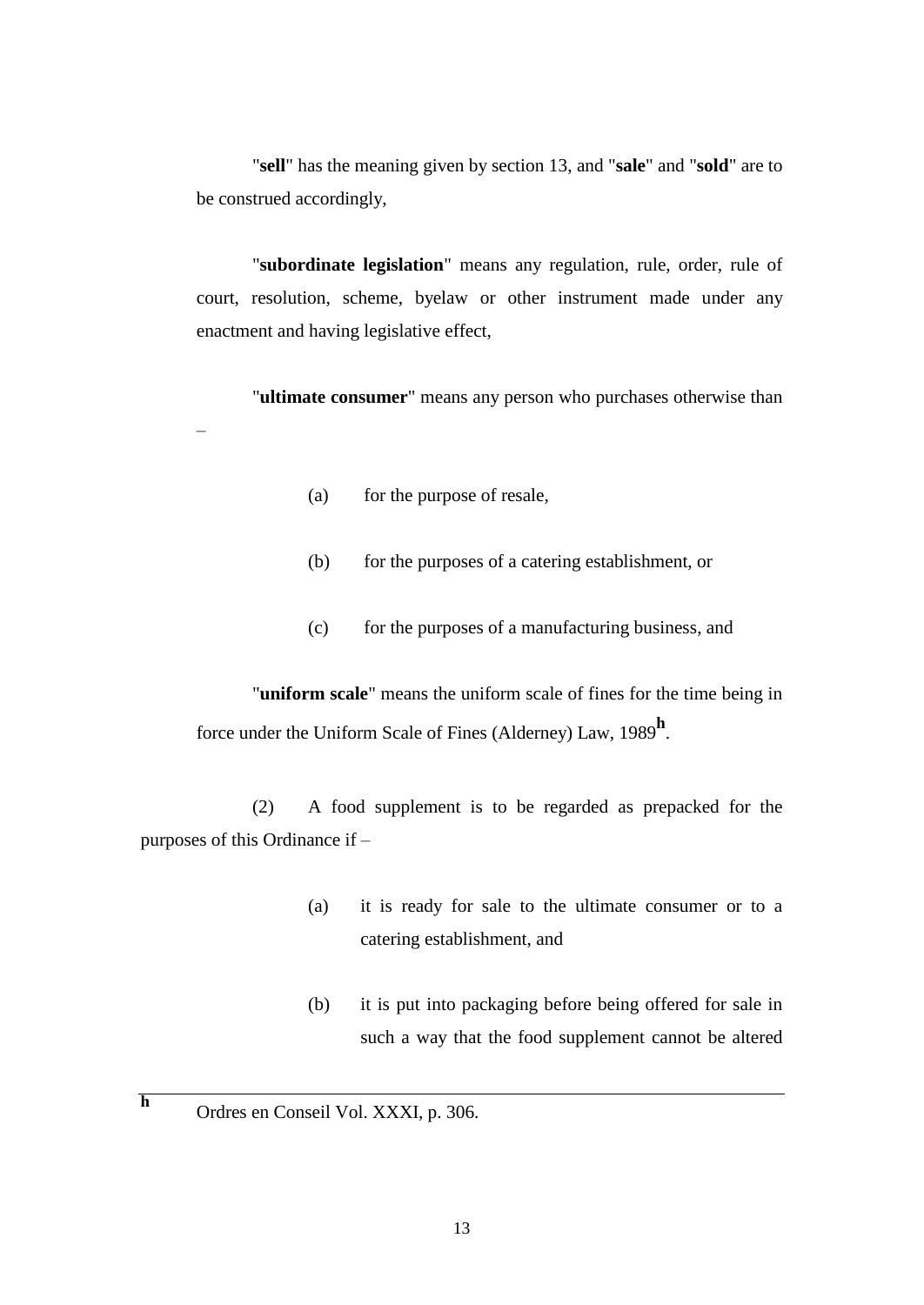without opening or changing the packaging.

(3) Unless the context requires otherwise, any other expression used in this Ordinance has the meaning given by the Food Supplements Directive.

(4) Any reference in this Ordinance to an enactment or a Community provision is a reference thereto as from time to time amended, re-enacted (with or without modification), extended or applied.

(5) Without limiting the effect of subsection (4), on and from 13 December 2014, paragraph 2(e) of Schedule 1 is to be construed in the following manner –

- (a) a reference to a vitamin or mineral listed in the Annex to Directive 90/496 is to be construed as a reference to a vitamin or mineral listed in paragraph 1 of Part A of Annex XIII to Regulation (EU) No 1169/2011, and
- (b) a reference to the relevant recommended daily allowance specified in the Annex to Directive 90/496 is to be construed as a reference to the nutrient reference values specified in paragraph 1 of Part A of Annex XIII to Regulation (EU) No 1169/2011.

#### **Extent.**

**16.** This Ordinance has effect in the Island.

#### **Citation.**

**17**. This Ordinance may be cited as the European Communities (Implementation of Food Supplements Directive) (Alderney) Ordinance, 2014.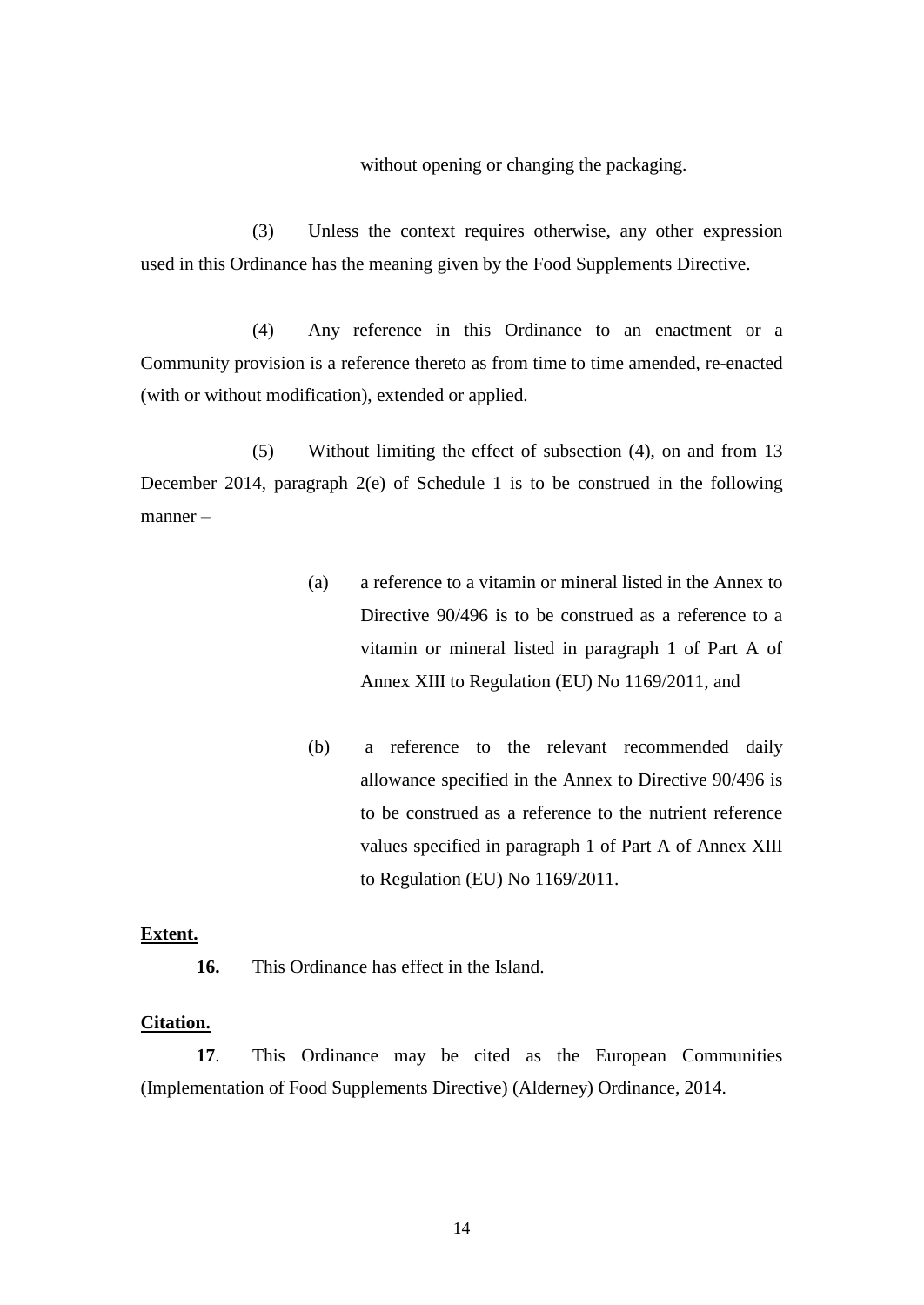# **Commencement.**

18. This Ordinance shall come into force on the 1<sup>st</sup> April, 2014.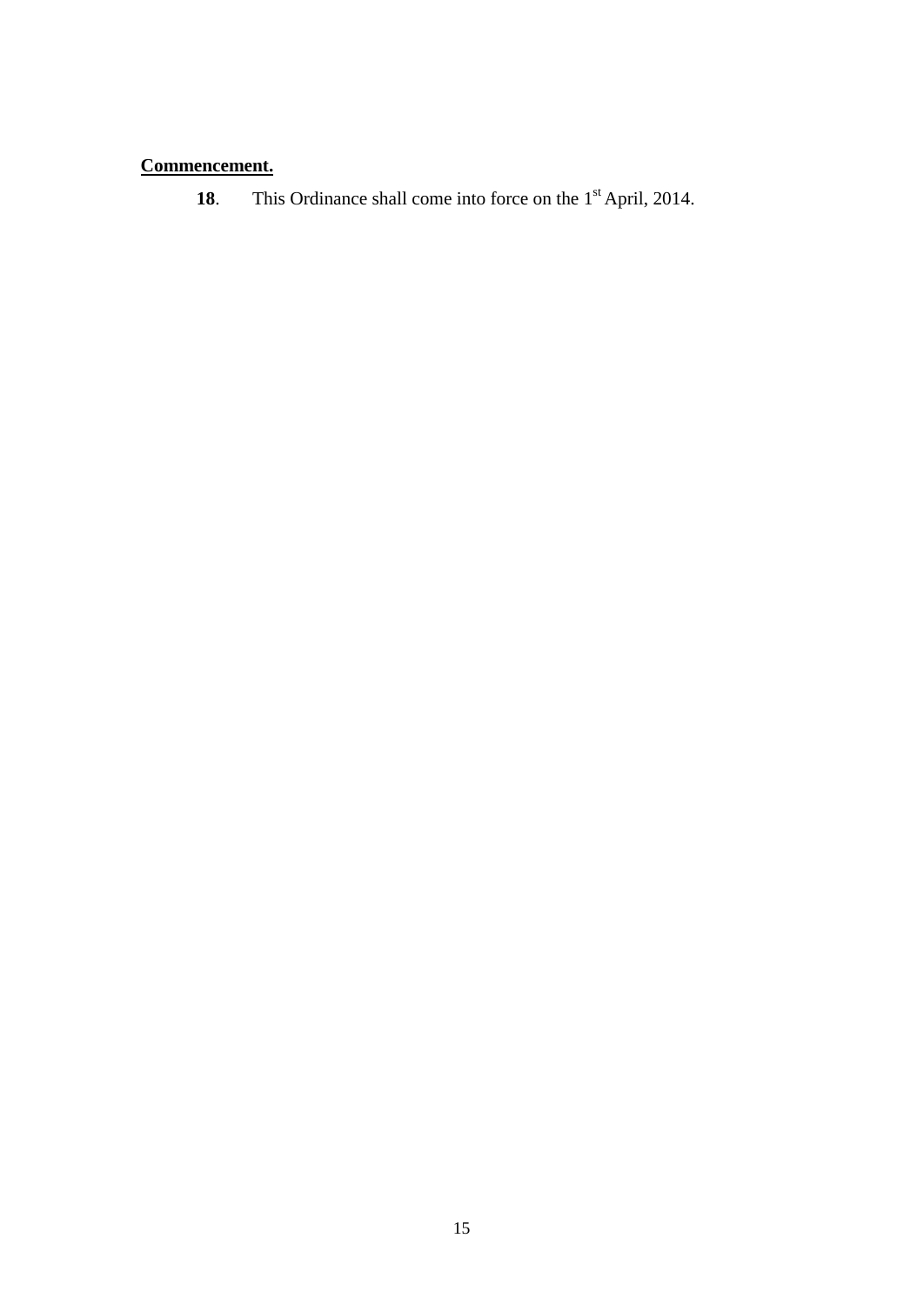# SCHEDULE 1

Sections 7 and 8

# PARTICULARS AND REQUIREMENTS FOR MARKING OR LABELLING OF FOOD SUPPLEMENTS

- 1. Sections  $7(1)$  and  $(3)$  and  $8(1)$  and  $(2)$  refer to the following particulars
	- (a) the name of the category of any vitamin or mineral or other substance with a nutritional or physiological effect which characterises the product or an indication of the nature of that vitamin or mineral or other substance,
	- (b) the portion of the product recommended for daily consumption,
	- (c) a warning not to exceed the stated recommended daily dose,
	- (d) a statement to the effect that food supplements should not be used as a substitute for a varied diet,
	- (e) a statement to the effect that the product should be stored out of the reach of young children, and
	- (f) the amount of any vitamin or mineral or other substance with a nutritional or physiological effect which is present in the product.
- 2. The particulars specified in paragraph 1(f) must
	- (a) be given in numerical form,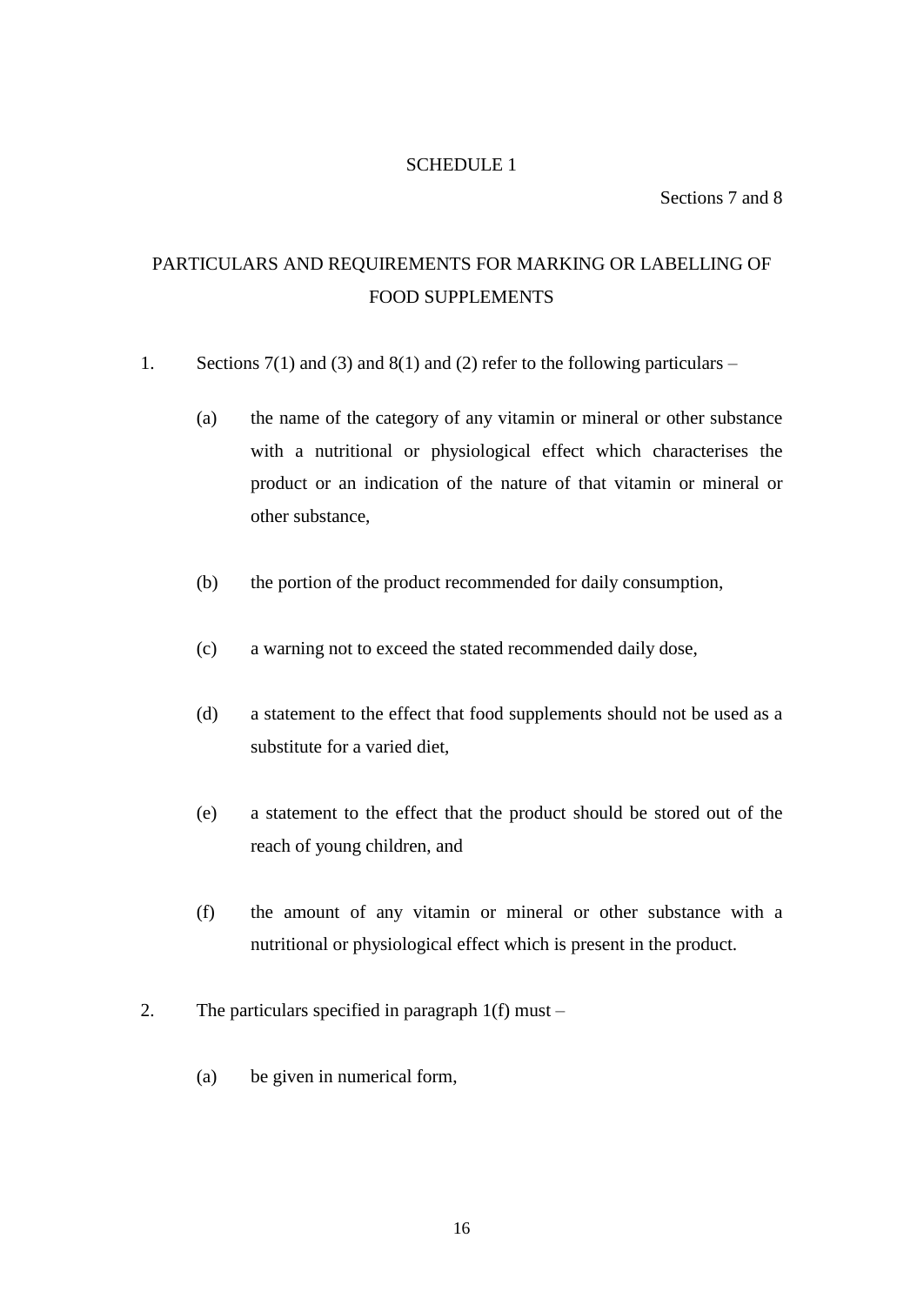- (b) in the case of a vitamin or mineral listed in Annex I to the Food Supplements Directive, be given using the relevant unit specified in brackets after the name of that vitamin or mineral,
- (c) be the amount per portion of the product as recommended for daily consumption on the labelling of the product,
- (d) be an average amount based on the manufacturer's analysis of the product, and
- (e) in the case of a vitamin or mineral listed in the Annex to Directive 90/496, be expressed also as a percentage (which may also be given in graphical form) of the relevant recommended daily allowance specified in that Annex.
- 3. The particulars specified in paragraph 1 must be marked or labelled in relation to the food supplement in such a way that they are –
	- (a) easy to understand,
	- (b) clearly legible,
	- (c) indelible,
	- (d) not hidden, obscured or interrupted by any other written or pictorial matter, and
	- (e) when a food supplement is sold to the ultimate consumer, located in a conspicuous place that is easily visible.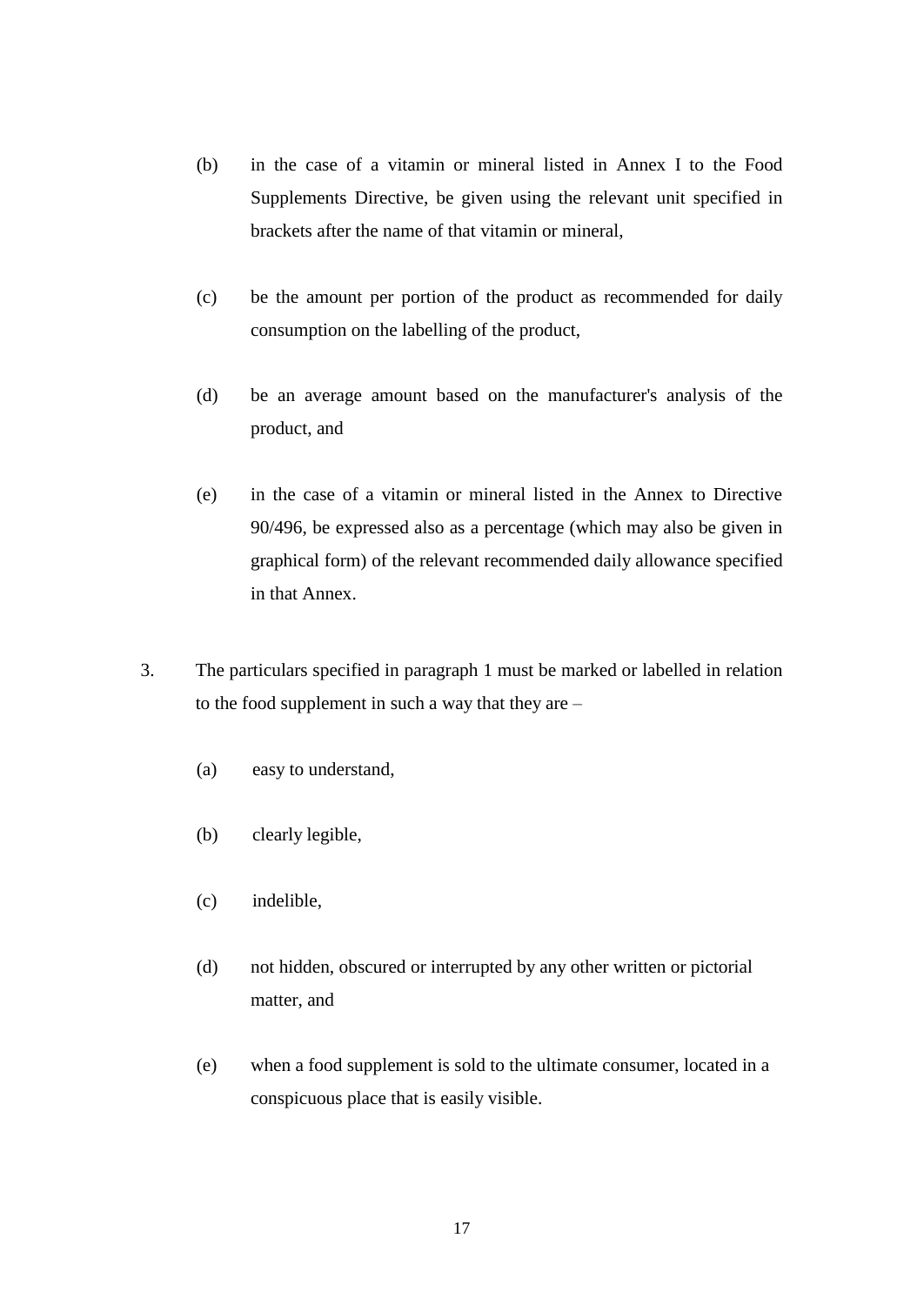# SCHEDULE 2

Section 10

# PROVISIONS OF THE 1970 LAW GIVEN EFFECT SUBJECT TO MODIFICATIONS

The provisions of the 1970 Law specified in column 1 of the table below have effect for the purposes of this Ordinance subject to any modifications specified in column 2 of that table and to the following modifications –

- (a) unless the context requires otherwise, any reference in the 1970 Law to the 1970 Law or to provisions of that Law in general is to be construed as a reference to this Ordinance or (as the case may require) to provisions of this Ordinance in general,
- (b) any reference in the 1970 Law to an order made under the 1970 Law is deemed to be omitted, and
- (c) for the avoidance of doubt, any reference in the 1970 Law to food includes a reference to a food supplement.

| <b>Column 1:</b>                    | <b>Column 2: Modifications</b> |
|-------------------------------------|--------------------------------|
| <b>Provision</b><br>of 1970         |                                |
| Law                                 |                                |
| Sections 5,<br>26, 27, 28<br>and 29 | (no modifications)             |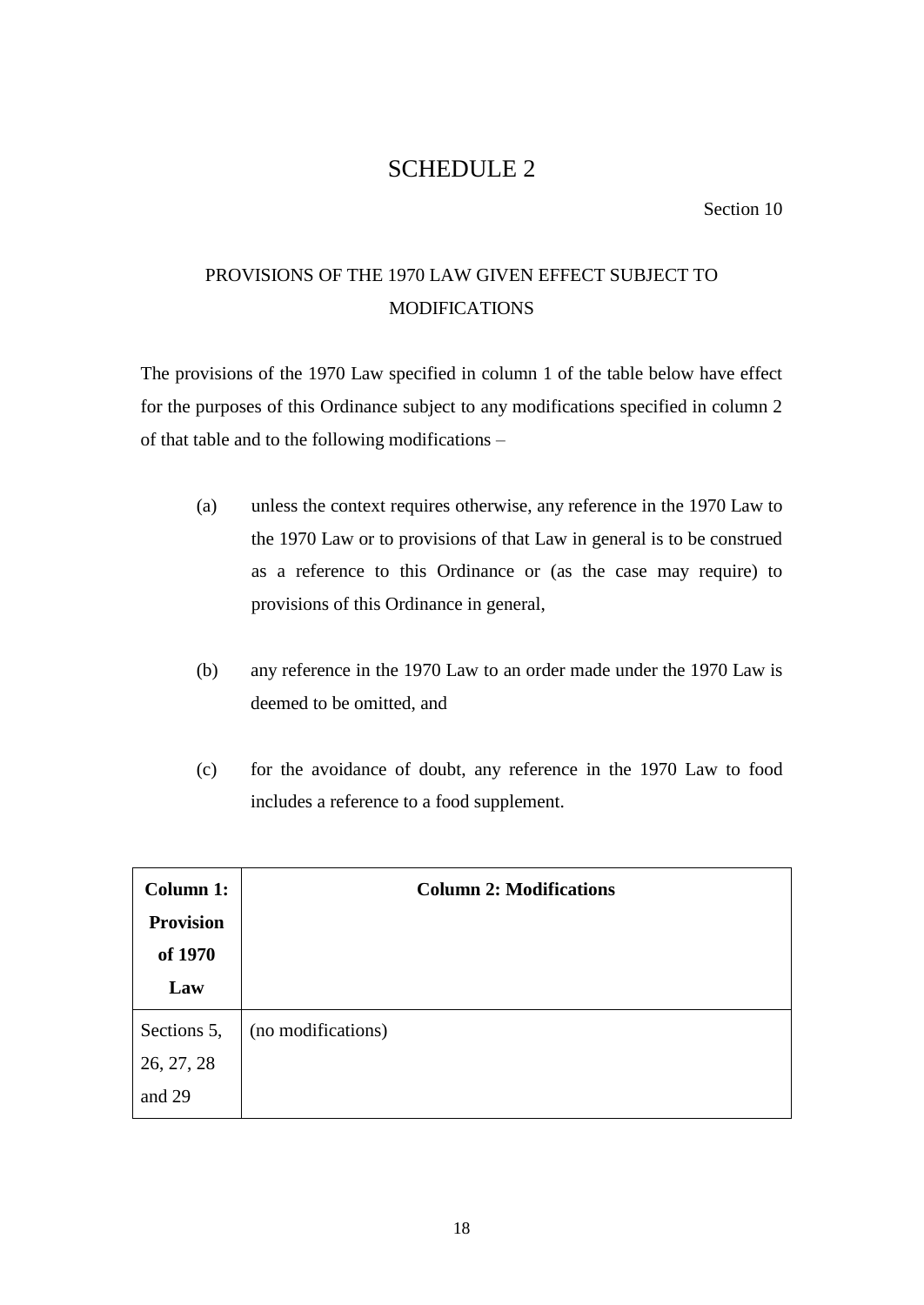| <b>Column 1:</b> | <b>Column 2: Modifications</b>                                            |
|------------------|---------------------------------------------------------------------------|
| <b>Provision</b> |                                                                           |
| of 1970          |                                                                           |
| Law              |                                                                           |
| Section 31       | Immediately after subsection (3), insert the following subsections-       |
|                  | "(3A) An authorised officer entering premises by virtue                   |
|                  | of this section, or of a warrant issued under it, may inspect any records |
|                  | (in whatever form they are held) relating to a food business and, where   |
|                  | any such records are stored in electronic form -                          |
|                  | may have access to, and inspect and<br>(a)                                |
|                  | check the operation of, any computer or                                   |
|                  | other electronic equipment or device and                                  |
|                  | any associated apparatus or material                                      |
|                  | which is or has been in use in connection                                 |
|                  | with the records, and                                                     |
|                  | may require any person having charge of,<br>(b)                           |
|                  | otherwise<br>concerned<br>with<br>the<br><b>or</b>                        |
|                  | operation of, the equipment, device,                                      |
|                  | apparatus or material to afford him such                                  |
|                  | assistance as he may reasonably require.                                  |
|                  |                                                                           |
|                  | An authorised officer exercising any power<br>(3B)                        |
|                  | conferred by subsection (3A) may -                                        |
|                  | seize and detain any records which he has<br>(a)                          |
|                  | reason to believe may be required as                                      |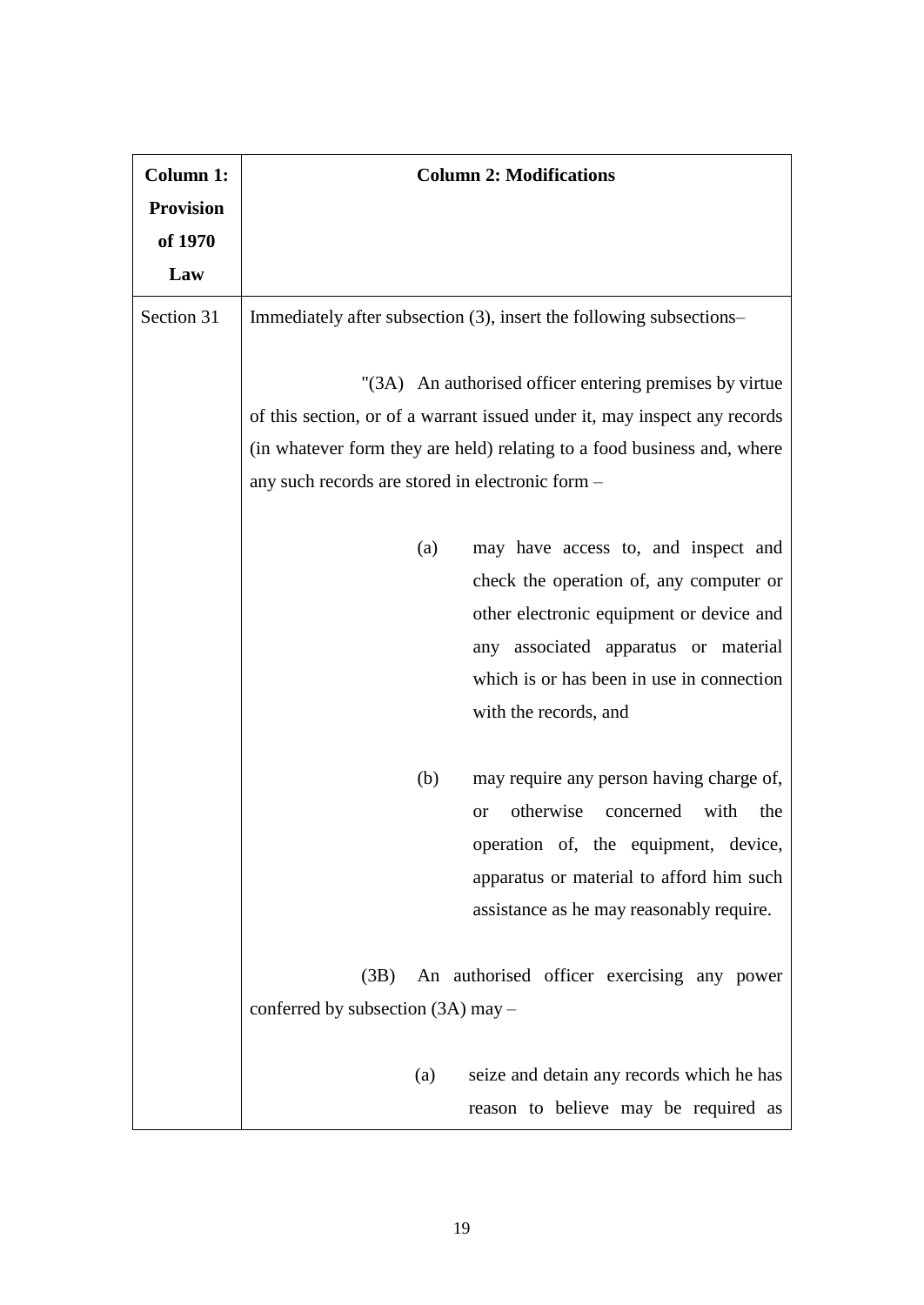| <b>Column 1:</b> | <b>Column 2: Modifications</b>                                             |
|------------------|----------------------------------------------------------------------------|
| <b>Provision</b> |                                                                            |
| of 1970          |                                                                            |
| Law              |                                                                            |
|                  | evidence<br>in proceedings under<br>any                                    |
|                  | provision of the European Communities                                      |
|                  | (Implementation of Food Supplements)                                       |
|                  | Directive) (Alderney) Ordinance, 2014,                                     |
|                  | and                                                                        |
|                  |                                                                            |
|                  | where the records are stored in electronic<br>(b)                          |
|                  | form, may require the records to be                                        |
|                  | produced in a form in which they may be                                    |
|                  | taken away.".                                                              |
| Section 33       | (no modifications)                                                         |
| Section 34       | In subsection $(3)$ , immediately after the word "request", insert the     |
|                  | words "or require".                                                        |
| Sections 36,     | (no modifications)                                                         |
| 37, 38(1)        |                                                                            |
| and $(2)$ , 39   |                                                                            |
| and 40           |                                                                            |
| Section 41       | In subsection $(1)$ , for the words "section 1, 2, 6 or 8", substitute the |
|                  | words "any provision of the European Communities (Implementation           |
|                  | of Food Supplements Directive) (Alderney) Ordinance, 2014".                |
|                  |                                                                            |
| Sections 42,     | (no modifications)                                                         |
| 48, 51, 52       |                                                                            |
| and 53           |                                                                            |